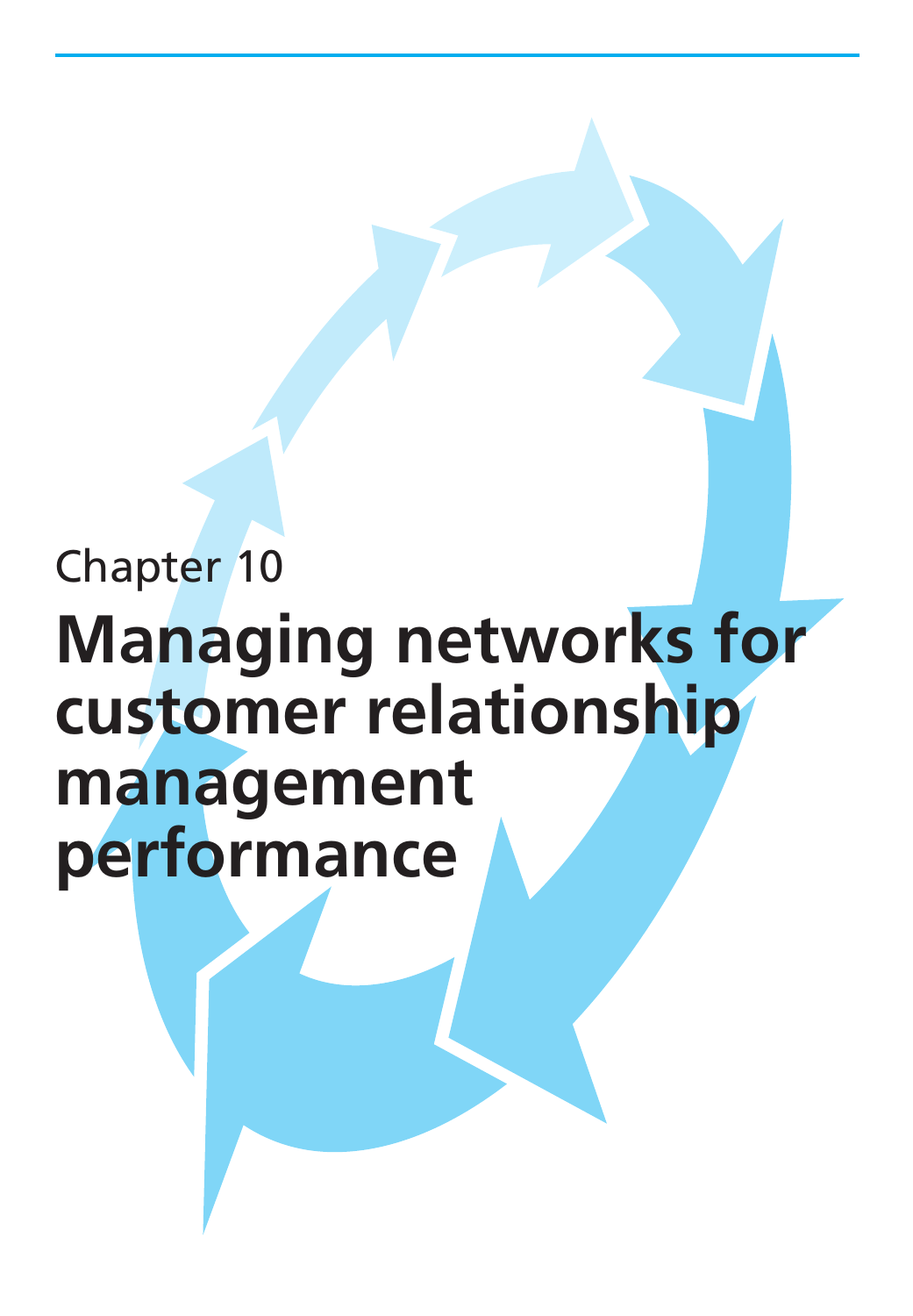## Chapter objectives

 **By the end of this chapter, you will understand:** 

- **1. the meaning and composition of a business network**
- **2. how networks contribute to the achievement of CRM objectives**
- **3. the meaning of network position and network competence**
- **4. the SCOPE network model of CRM**
- **5. that network management is about both managing in networks and management of networks**

#### Introduction

This chapter focuses on networks and their influence on CRM. Companies do not exist in splendid isolation. They are positioned within a network, and it is the performance of that network which determines whether companies achieve their goals. CRM performance is more assured when the resources of the network are aligned and coordinated to contribute to the creation and delivery of value to the focal company's customers.

Our definition of CRM, repeated below, recognizes the role of the business network in the achievement of CRM outcomes.

 CRM is the core business strategy that integrates internal processes and functions and **external networks** to create and deliver value to targeted customers at a profit. It is grounded on high-quality customer-related data and enabled by information technology.

 Competition for the customer's spend is changing. In the past, competition has been head to head between independent companies. Today, competition is increasingly between networks. A good illustration of this is the motor industry. In the 1920s Ford not only assembled cars, they also owned steel mills, coal mines, iron ore mines, steam ships, rubber plantations, sheep farms and railroads. It was standard practice for companies to own and manage as many factors of production that they could. Today it is different. In the year 2000, Ford only produced about 50 per cent of the value of their cars. The rest was outsourced to members of their supplier network. In Ford's strategic group, General Motors produces 70 per cent of the value of its cars, Chrysler 30 per cent and Toyota only 20 per cent.

Conventionally it has been the manufacturer or service provider that dominates business networks through their brand power. Companies like IBM, GE (General Electric), UPS (United Parcel Service) and AMP (Australian Mutual Provident) are examples. This is changing. Sometimes the members of the supply chain can be so powerful that they call the shots. Intel and Microsoft carry so much weight that computer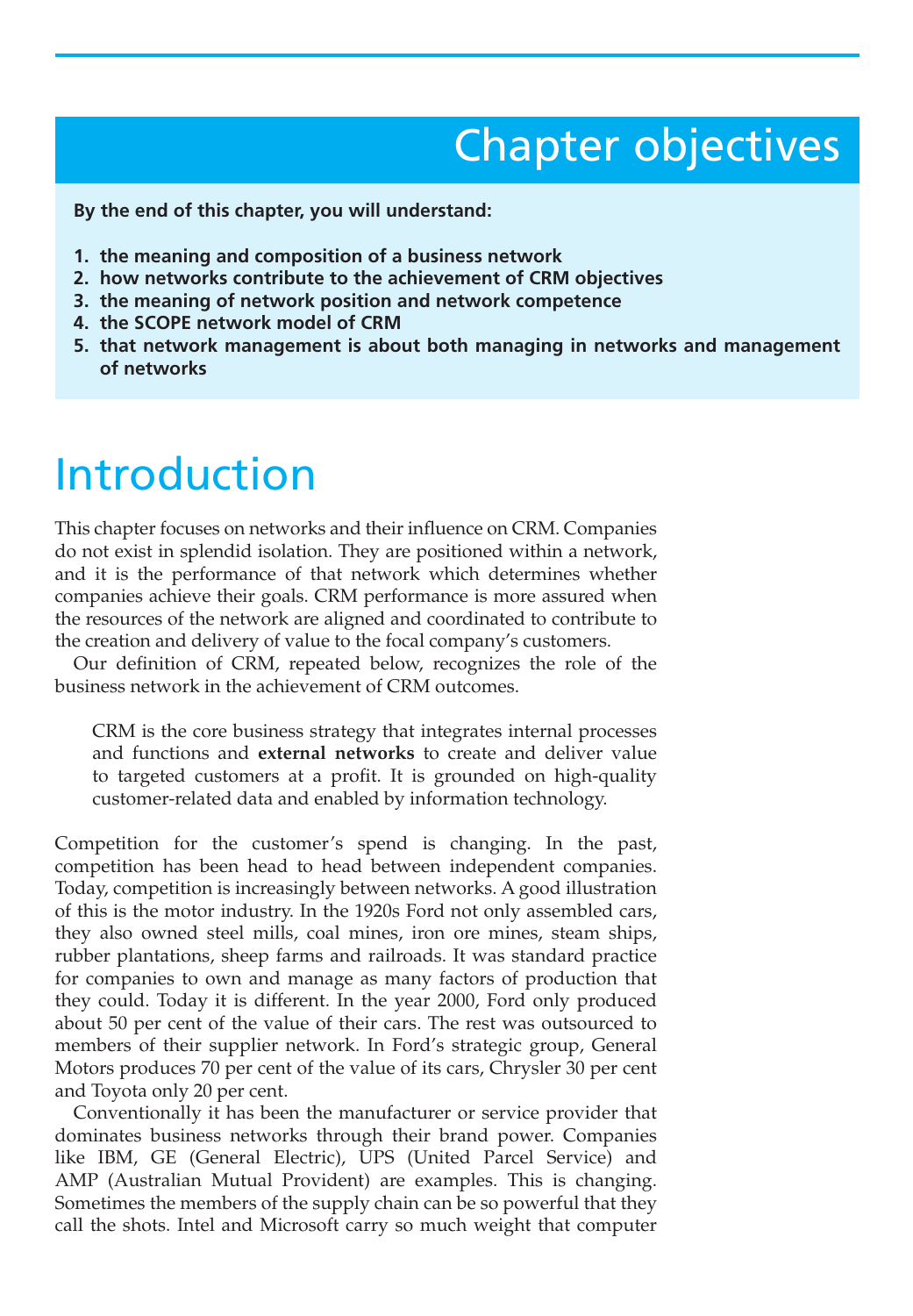manufacturers such as Dell, Toshiba and Compaq take great risks if these components are not part of the finished product.

Members of the demand chain can also wield significant power and influence. A high percentage of sales in some retail categories are retailer brands (own brands). Wal-Mart and Tesco both specify precisely what they require from their own brand manufacturers. Sometimes manufacturers have a role in helping determine the specification, but ultimately it is clear where the final decision rests: with the retailer. Multiple retailers also have sufficient power to expect compliance from manufacturers of major brands. Even Procter and Gamble, Unilever and General Foods are not exempt from their influence. Wal-Mart, however, does claim to want closer relationships based on open dialogue and information exchange with key vendors (see Case 10.1).

#### Case 10.1

#### **Wal-Mart's commitments to key vendors**

 Wal-Mart makes a number of commitments to major suppliers with whom it wants to develop partner-like relationships.

- Wal-Mart looks for a very close relationship and strong commitment from its key vendors. Highly valued qualities are trust and integrity.
- Wal-Mart is willing to listen to new solutions, opinions and ideas. Don't be afraid to contribute.
- Analytical skills are essential when dealing with Wal-Mart. We will give you access to all kinds of data. Use the data to build a win–win relationship.
- Wal-Mart is hungry for consumer insight. We place great value on any information that can improve our understanding of the people who shop in Wal-Mart stores.
- Prepare to engage management. Wal-Mart management is as keen as anyone to hear what business partners have to say. Don't feel bound by hierarchy or categories.

### What is a network?

The term 'network' can, in general terms, be thought of as a structure made up of nodes that are related to each other by threads. Figure 10.1 shows the nodes and threads of a simplified social network, that is, a group of friends and acquaintances. The nodes are the ovals and the lines joining them are the threads. The nodes are people (lettered A to L) and the threads are the social links between them. This network has been drawn from the perspective of person A. She is a very well-connected person. Persons B to I are all connected to A by direct threads. One step removed from person A is person K. A does not know K personally, but she knows persons I and J, both of whom know K. K knows L, who is two steps removed from A. Where does A's network finish? Clearly, the answer is 'not at the edge of the diagram'. Each of the people with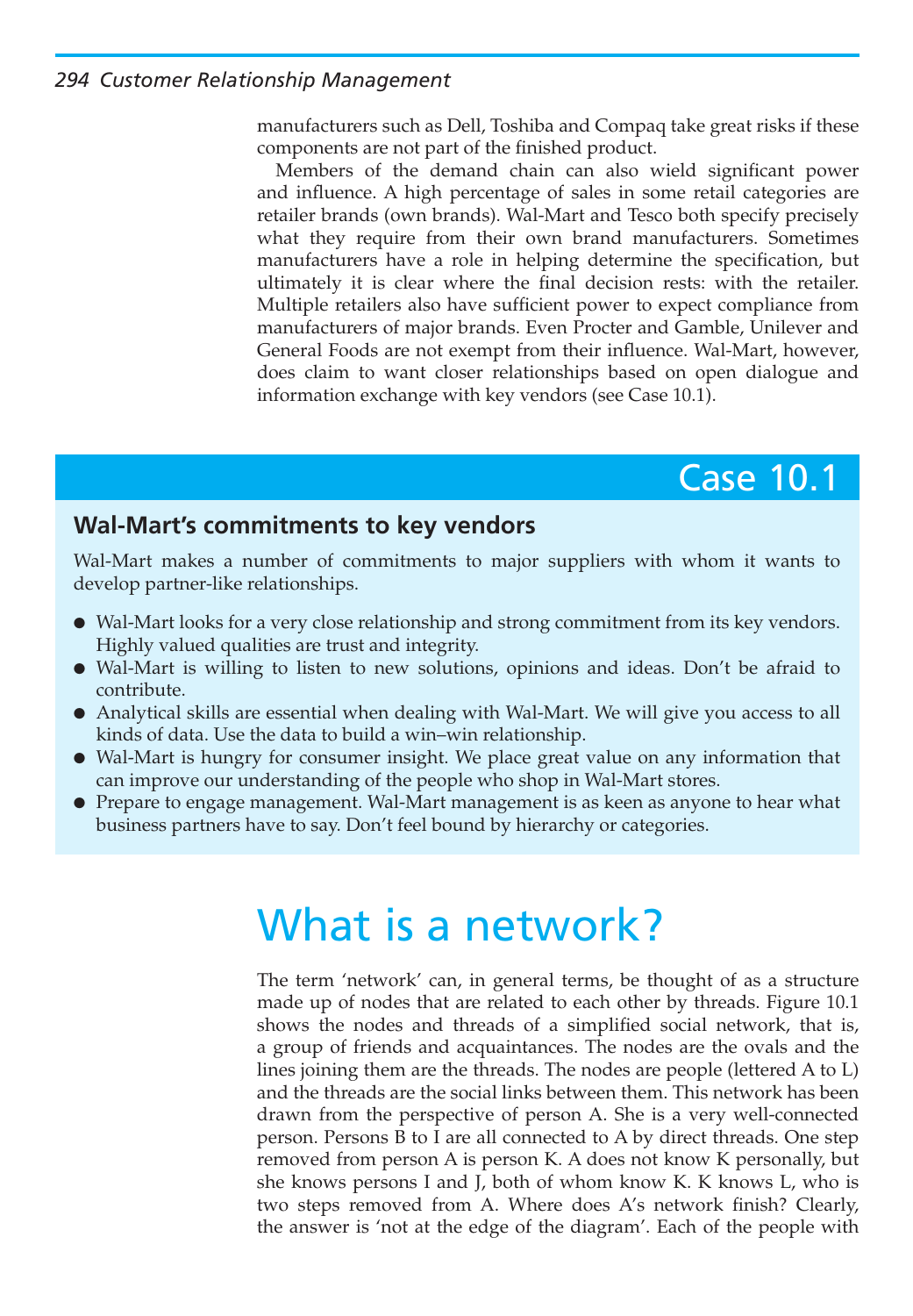#### *Managing networks for customer relationship management performance 295*

whom A is directly connected has relationships with other people, many of whom are not shown on this diagram. They in turn have connections with others, and so on. Person A's network, in principle, contains all her direct connections, their direct connections, and their direct connections, and their direct connections, and their ... *ad infinitum*. Network analysts tend to draw boundaries around networks to make them more visible and amendable to analysis.



 **Figure 10.1**  A network

#### Business networks

 Business networks exist. They are unavoidable. They are a fact of business life whether they are actively coordinated or not. A business network can be defined as follows:

 A business network is made up of nodal companies, organizations and individuals, and the relationships between them.

 In the context of business markets, these nodes are business units such as suppliers, producers, distributors, partners, regulators, contractors, customers and other companies, organizations and individuals. The relationships between these business units are expressed in actor bonds, activity links and resource ties. To recap material that was introduced in Chapter 2, actor bonds are interpersonal contacts between people in network-related firms; activity links are the commercial, legal,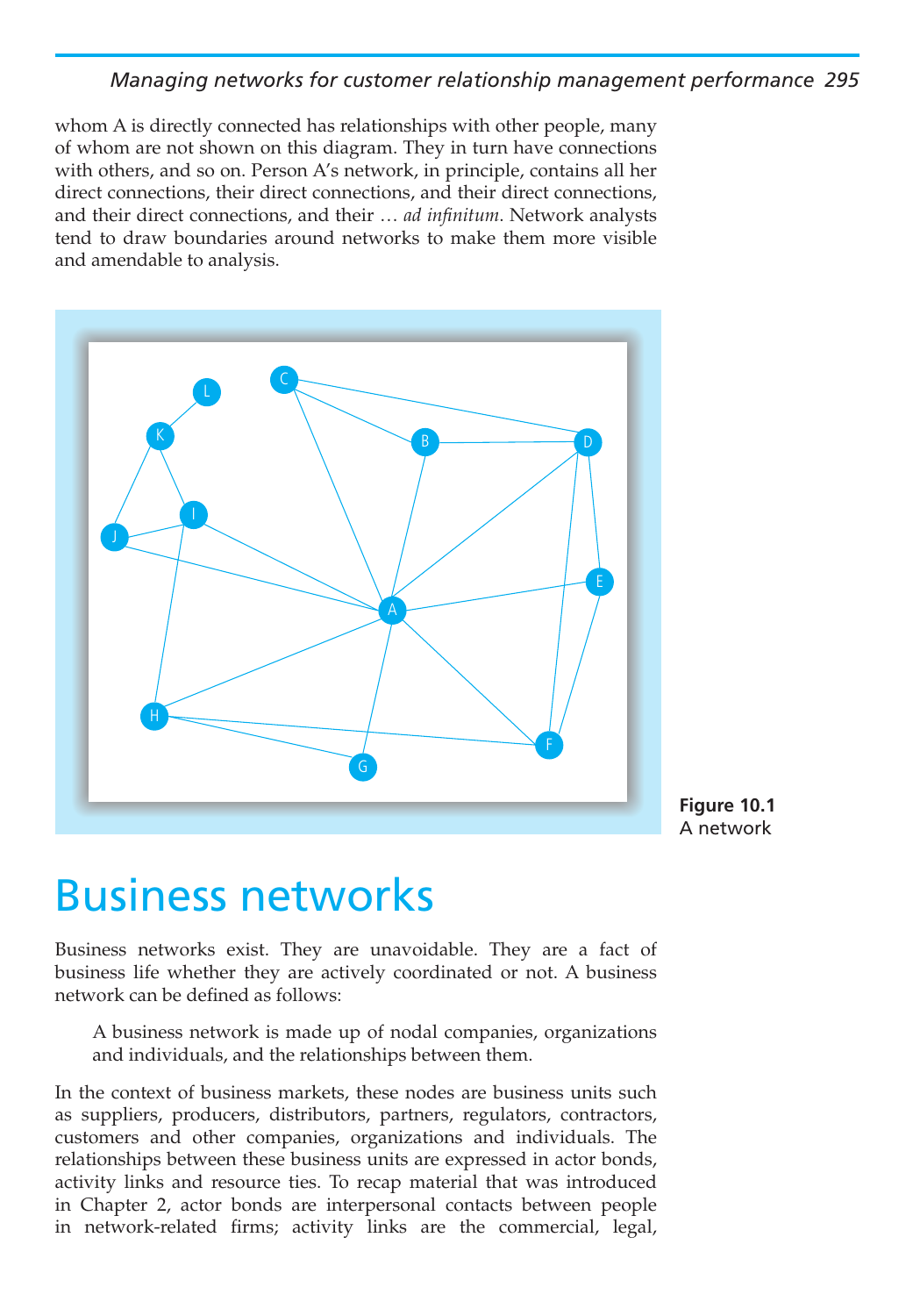administrative and other connections that form between companies as they interact; resources are the human, financial, legal, physical, managerial, intellectual and other strengths or weaknesses of firms in the network.

Intercompany and interpersonal relationships within a network form a complex social structure. This happens in many ways. Equity stakes in companies make for complex patterns of ownership and influence. Company A has a stake in company B; company B has a stake in companies A and C. Company C has stakes in companies A and D. Directors have multiple memberships of network companies' boards. Marketers meet up at branch meetings of their professional organizations. Salespeople organize social events for their key account holders. Personal relationships contribute to the atmosphere of a business relationship, making it close or distant, friendly or antagonistic, open or closed. Established interpersonal relationships both enable and constrain the development of other interpersonal relationships.

Any firm participates in a host of different relationships, and the firms with which it has relationships also have relationships with other firms. Therefore, any one firm occupies a position within a network of other firms. Each firm in a network is likely to have its own picture of the network, which may be very different from other firms in the same network. Each firm tries to exert some influence over significant parts of its network, for example to ensure that manufacturing inputs are available and customer demand is constant. Some research has suggested that the average firm has ten such strategically important network relationships. $<sup>1</sup>$ </sup>

## Network position

 Every company occupies a network position. Network positions are the products of an organization's past and present operations. They result from relationships and interactions that were, or are, needed for the firm to do what it was set up to do. Every company in every network occupies a particular position in relationship to other network members. Network position can be defined as follows:

A company's network position is the sum total of a company's network relationships and all the activity links, resource ties and actor bonds that these relationships contain.

These relationships both constrain and enable what that firm can do in the future. A company that has all the relationships in place to be a successful shipbuilder cannot become a financial institution without creating new relationships that provide the necessary skills and resources. Relationships can have more advantageous consequences. A supplier might introduce a firm to one of its customers, enabling them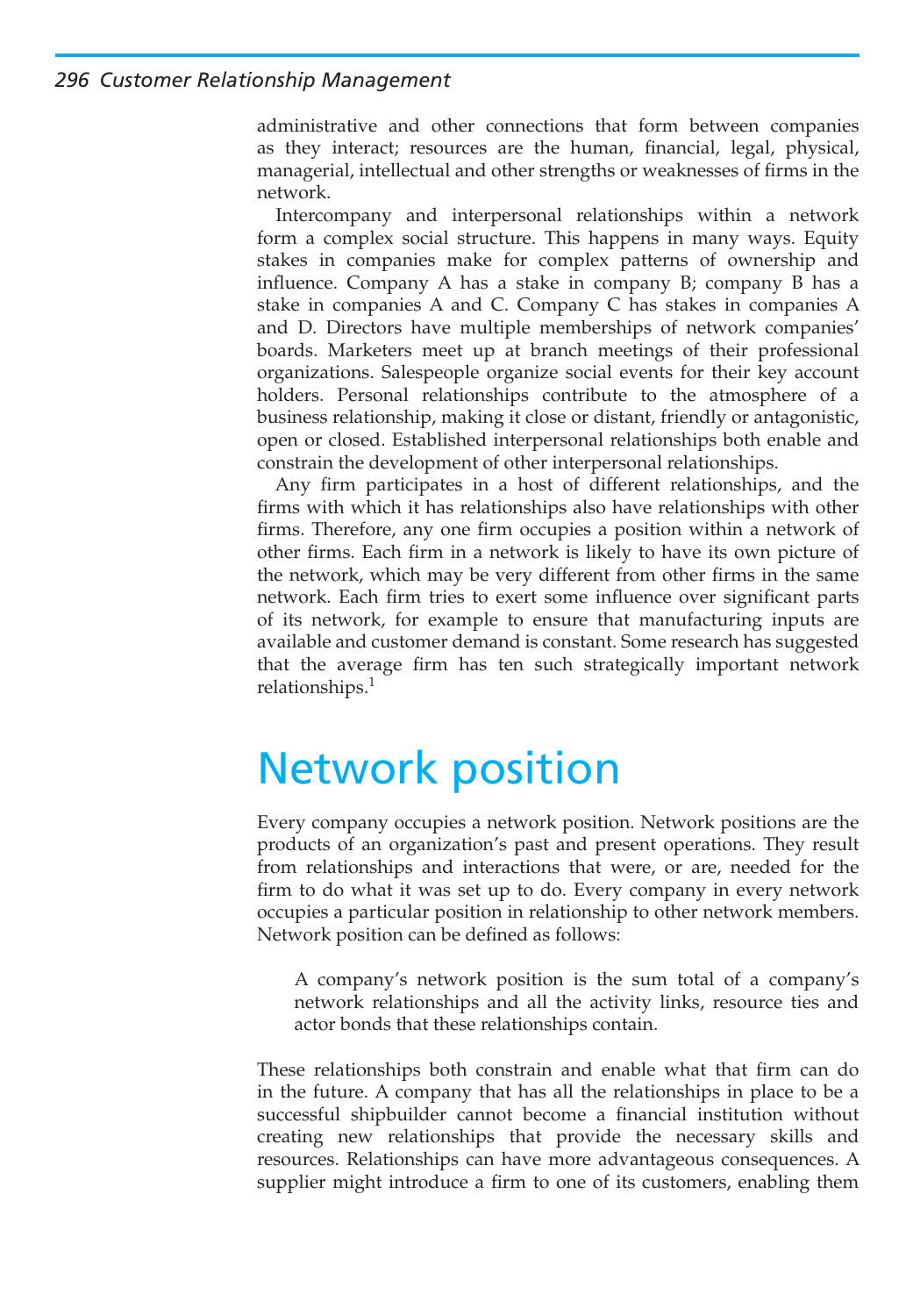to work on a project of shared interest. Alternatively, a supplier might choose to withdraw from a relationship with a customer in order not to endanger a relationship with a bigger, more profitable customer.

 A company's network position is a resource that can create competitive advantage. Networks supply the resources and perform the activities that enable companies to create and deliver value to their customers. Network positions are dynamic. Members adapt their network positions to ensure their survival and prosperity. They look for opportunities to exploit. For example, they seek out relationships that can be used to lift sales or reduce costs. Avon Rubber, for example, manufactures engine mounts for the car industry and counts Ford as one of its strategically significant customers. It leveraged its relationship with this reference customer to win business from Saab, and to enable it to present its credentials to other car manufacturers.

Clearly, some network positions are more influential than others. For example, a network member might be positioned as a gatekeeper to opportunities that are highly sought after by other network members. The supplier of a subassembly, such as a braking system for a car, has considerable network power in enabling or disabling access of component suppliers to the car manufacturer.

Whether a desired network position is achieved is determined at least in part by the firm's network competence. This is the firm's ability to accrue and/or utilize the necessary knowledge, skills, qualifications and experience to successfully manage network interactions.<sup>2</sup> Skilful management of the company's network position can realize several benefits. Toyota uses its network position to enhance their cars' reliability, economy and design. Toyota works with and through its network members to keep costs low, while ensuring product quality is high. Every company's network position is subject to a set of relational obligations and restraints among network members. For example, in the Toyota scenario (see Figure 10.3 ) the company expects tier one suppliers to develop and strengthen their relationships with tier two suppliers to ensure that Toyota gets the quality they require. Tier two suppliers expect tier one suppliers to maintain a good relationship with Toyota to ensure that they have ongoing access to a strategically significant customer.

It is unlikely that all the potential for competitive advantage that is contained in a network is presently exploited. Focal companies may not be fully aware of the opportunities that exist for cooperation and rationalization between network members. For example, there may be opportunities to bring together the innovative competencies of one network member, the manufacturing expertise of another and the marketing know-how of a third company, to create and launch successful new products. Or there may be opportunities to develop joint purchasing arrangements. Perhaps it might be possible to eliminate some processes that are duplicated. For example, a supplier may have a quality assurance programme in place; the supplier's customer may not need a quality control programme based on inspection of that supplier's products.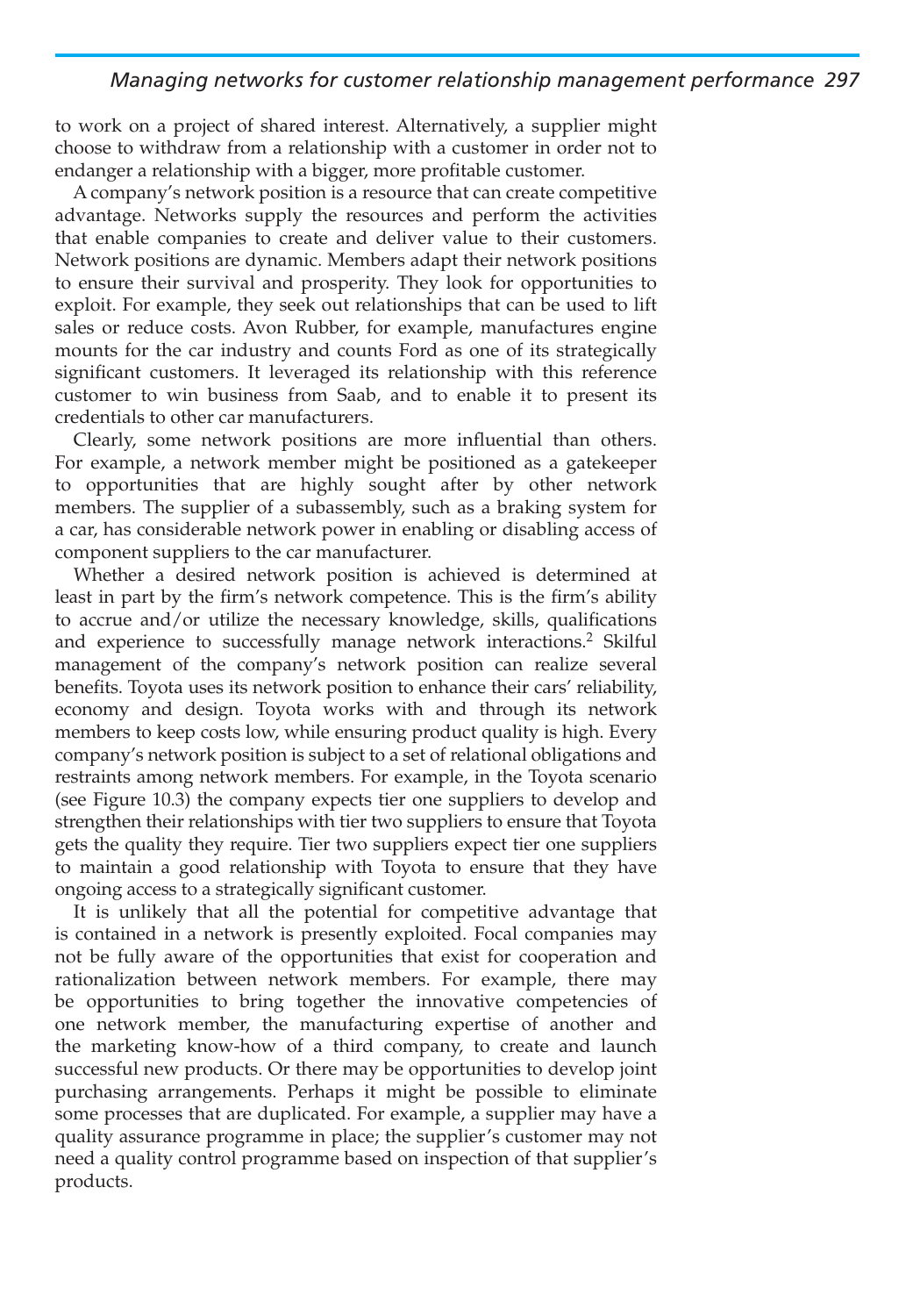### What is meant by 'focal firm?'

We've already used the expression 'focal firm' in this chapter. The focal firm is the firm whose network is being considered. If you are examining Delta Plastics' network, Delta Plastics is the focal firm. Sometimes the threads linking a focal firm to its network are loosely connected; at other times they are contractually defined and tightly controlled, as in the relationship between Dell Computers and its component suppliers.

 There is growing recognition that the resources within networks need to be actively coordinated and managed. A focal organization must take responsibility for managing its network so that it creates and delivers sustainable value to customers. Failure by a network member to provide the necessary resources or perform the required activities could threaten the performance of the focal organization. Although firms do try to exert influence within their immediate network neighbours, actions elsewhere in the network – though several steps removed from the focal firm  $$ might make a considerable difference to that firm's performance. For example, the collapse of an agricultural chemical firm in Brazil might lead to a dramatic rise in the cost of coffee beans, which in turn drives up the retail price of coffee in overseas markets, in turn fuelling consumer demand for an alternative hot beverage, tea.

### Business networks and CRM

 Networks are important from a strategic CRM perspective, because network members supply the material inputs, services, funding, people, technology and knowledge that are used to create value propositions for the focal firm's customers. They also provide services such as advertising, logistics and distribution that help raise and satisfy customer demand.

Consider, for example, that some retailers have developed relationships with banks to offer financial services products to the retailer's customers. You can find this arrangement in the UK, where Tesco and Royal Bank of Scotland are partners, and in Australia where Woolworths and Commonwealth Bank partner. This is an arrangement that blurs the conventional customer-perceived distinctions between retailer and bank. For partnerships like these to succeed, each partner needs to understand the other party's competences, to share customer-related information, to align their technologies and to be clear about the goals of the partnership. If the relationship between the retailer and the bank is poorly managed, value will not be delivered to customers or created for the partners. Liberating the potential value in customer relationships also hinges on companies effectively managing their non-customer network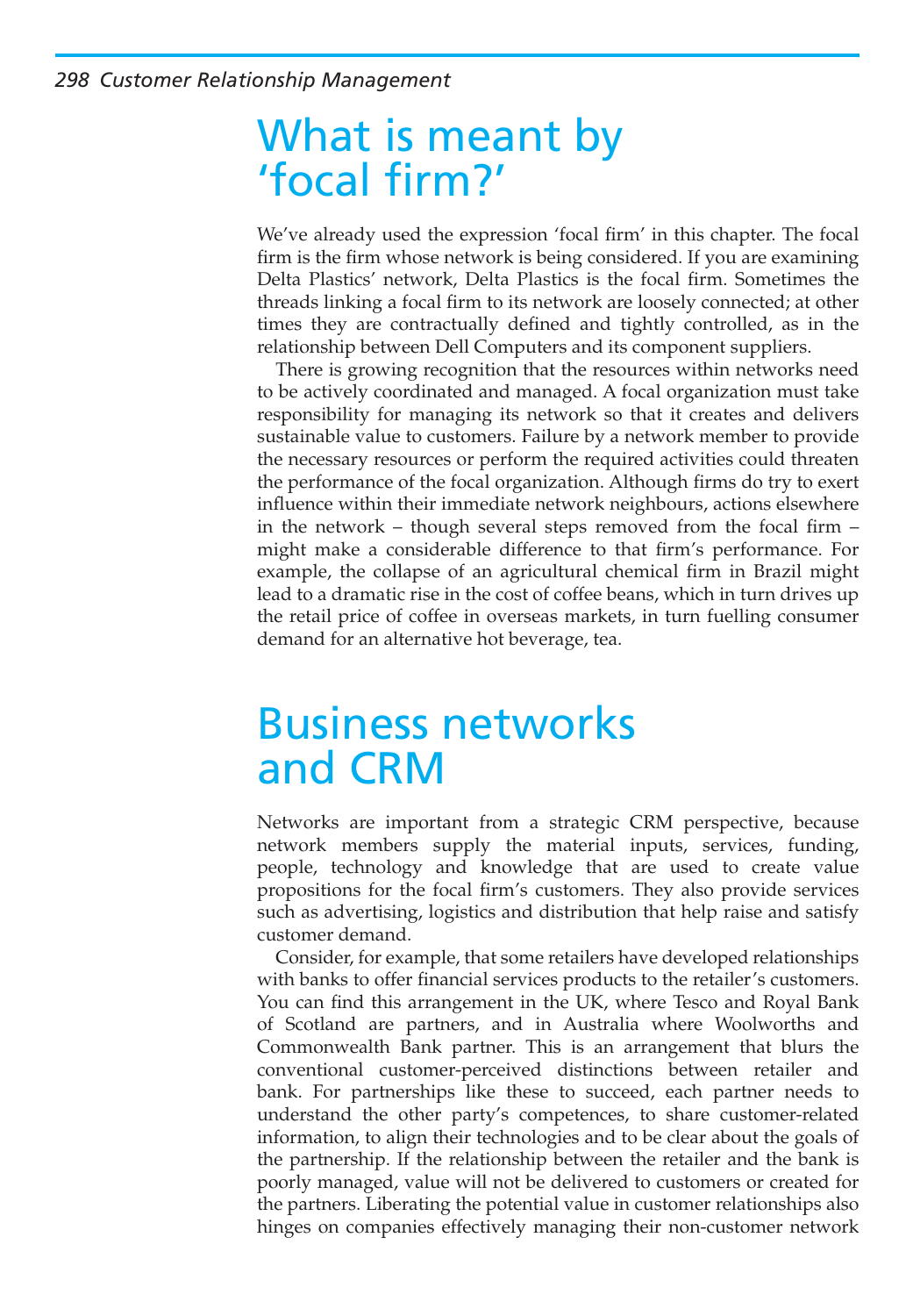relationships, that is, relationships with alliance partners, suppliers, distributors, financiers and so on.

 The need to manage business networks is recognized in modern CRM systems, with the move towards extra-enterprise, or collaborative, CRM. CRM systems now include applications for managing relationships with partners (PRM), the integration of websites for investor relations, the management of relationships with employees (ERM) and, through integration with enterprise resource planning (ERP), the management of suppliers.

# The SCOPE of CRM

There are four main constituencies of a focal organization's network. As illustrated in Figure 10.2 , they are suppliers, owners/investors, partners and employees. This figure shows the focal firm's customers at the heart of the network and the four constituencies rotating around them. You can use the mnemonic SCOPE to remember the constituencies in the network:  $S =$  suppliers,  $C =$  the focal firm's customers who are at the hub of the network,  $O = \text{owners/investors}, P = \text{partners}$  and  $E = \text{employees}.$  The direction of the arrowhead in the outer wheel is meant to indicate that they are all aligned to the common goal of helping the focal firm create and deliver value for, and from, their chosen customers. Three of these constituencies are external to the company: suppliers, owners/investors and partners. One is internal: employees. We can even think of this internal constituency as being a network in its own right. Individuals within firms have formal relationships with colleagues, for example in a reporting hierarchy or cross-functional teams. They also have informal relationships that are not task oriented. We examine relationships with suppliers, partners and employees in subsequent chapters.



 **Figure 10.2**  The SCOPE of CRM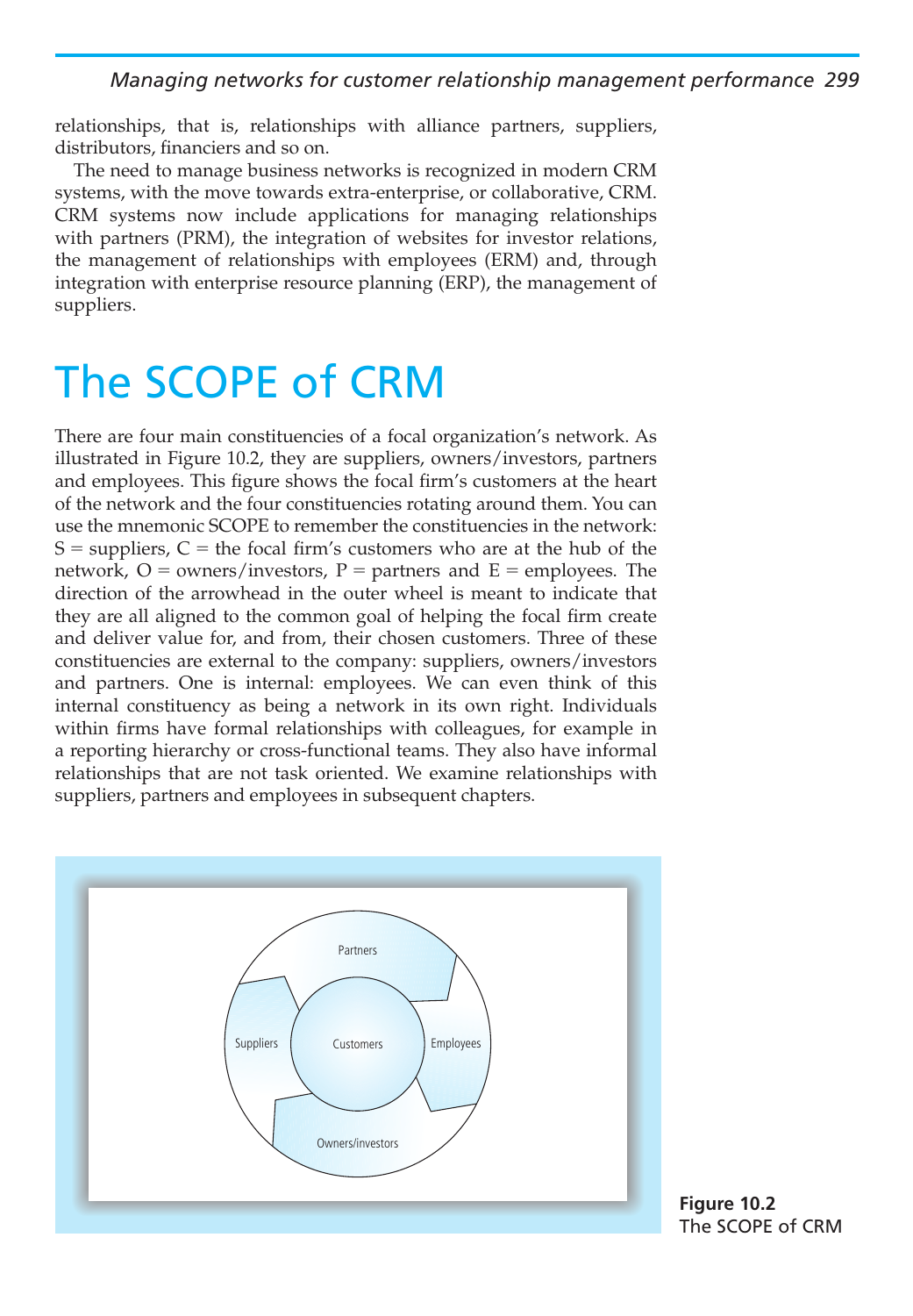Most companies operate within and through two major network constituencies: supplier networks and distribution networks. We introduce these in the following sections.

### Supplier networks

As you read earlier, Toyota only manufactures about 20 per cent of the value of its cars. It relies on a network of approximately 50 000 supplier relationships to create and supply the inputs required for car manufacture. This is not to say that Toyota tries to manage 50 000 relationships. The company has a number of critical relationships with tier one suppliers (see Figure 10.3); these in turn have a number of important relationships that enable them to create and deliver what Toyota wants. They have relationships with third tier companies that enable them to meet their customers' requirements, and on.<sup>3</sup>





Toyota regards these tier one suppliers as 'systems suppliers'. This means that they not only supply the parts that they manufacture, but they are also responsible for managing the contributions of a network of lower tier suppliers. This is much the same idea as the 'category captain'. Some large supermarket operators have appointed category captains to work cooperatively with them to create profitable product categories. A category is a class of product, such as men's shaving supplies, hosiery or ice-cream. The category captain is responsible to the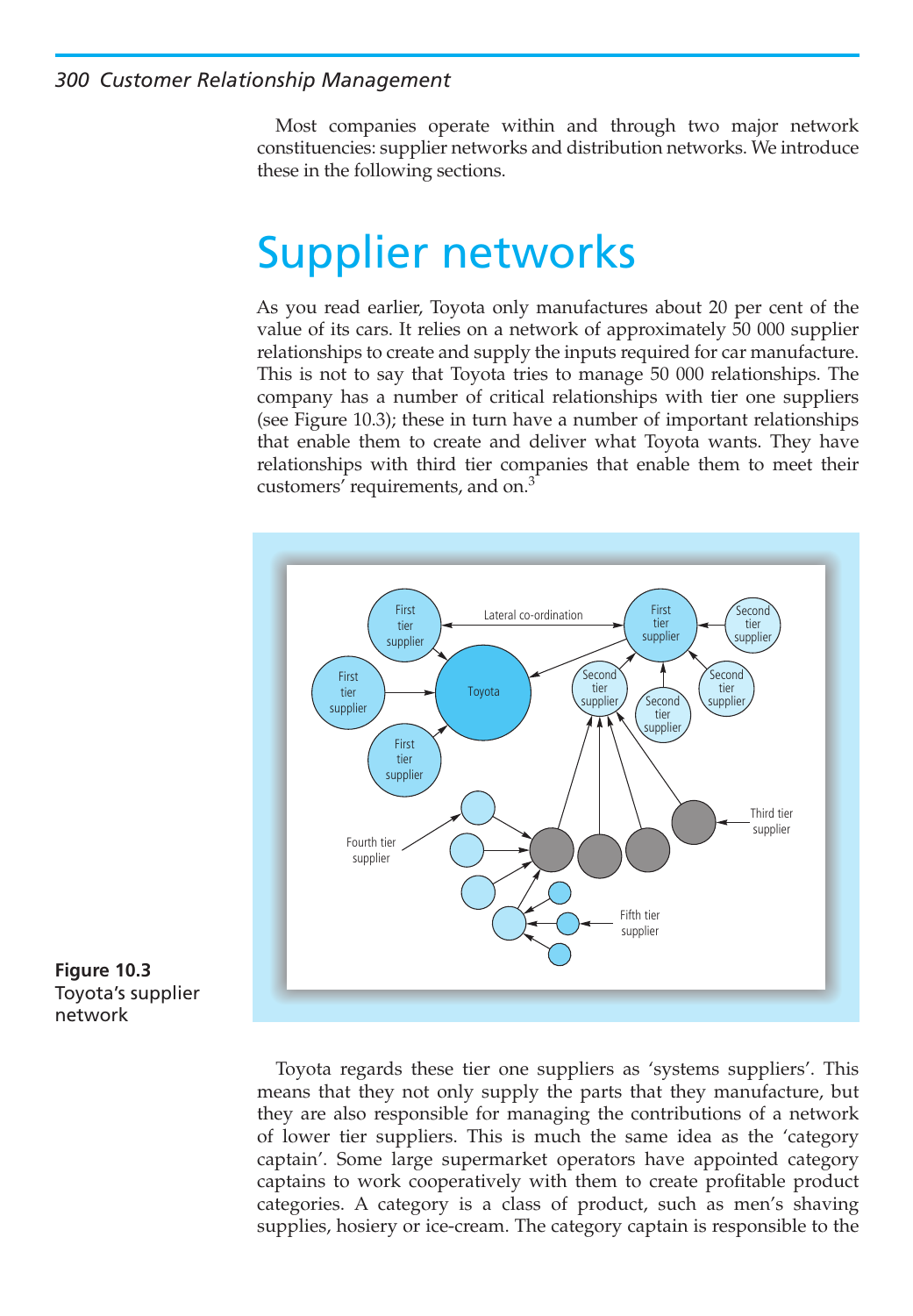retailer for assembling a network of complementary lower tier suppliers that contribute to the category performance.

This illustrates a number of features of networks. Unlike single supplier–customer relationships, networks consist of a large number of indirect relationships. They also demand careful coordination. Toyota needs to work closely with tier one suppliers, so that they know exactly what Toyota wants and when. Many of these tier one suppliers will have their own CRM systems to manage their relationships with Toyota. Tier one, in turn, needs to coordinate with tier two suppliers. There might also need to be lateral coordination between suppliers at any tier. For example, this might be needed when Toyota's tier one suspension subassembly manufacturer needs to coordinate with Toyota's tier one braking system subassembly manufacturer.

Large companies within networks can exert considerable influence on the overall structure and performance of the network. Toyota might, for example, insist on specific product quality standards, not only from tier one suppliers, but also from tier two, three or four suppliers. It might also require a tier three supplier to stop purchasing from a tier four supplier, if that supplier also supplies a competitor. Toyota does, in fact, try to influence suppliers up to three tiers away.

Networks may be global. With increased concentration of manufacturing and globalization of brands, companies are faced with the challenge of sourcing inputs that are of a universal standard, whether the end customer is in America or Azerbaijan, Sydney or Shanghai. Kodak has addressed this problem by classifying its suppliers into three groups, world source suppliers, preferred suppliers and niche suppliers, as shown in Figure 10.4. This enables Kodak managers to purchase with confidence.



 **Figure 10.4**  Kodak's supplier classification

## Distribution networks

 All companies have distribution networks. Some commentators prefer to use the term 'demand chain' to describe the linear arrangement of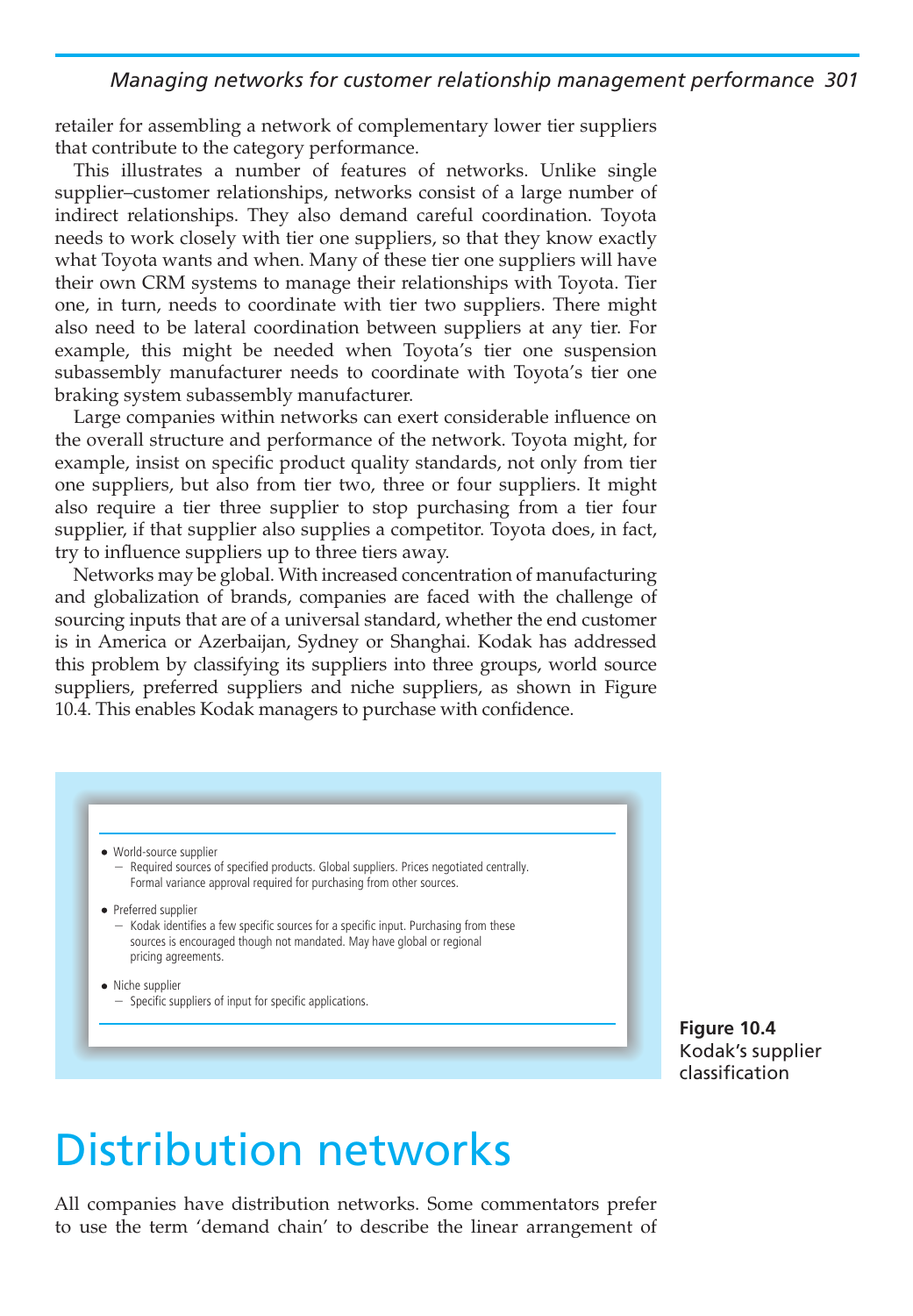customers of the focal firm, their customers, and the customers of these customers, until the end user is reached. However, closer examination shows these to be network arrangements, not linear chains. Figure 10.5 shows how IBMs demand network moves computers so they reach end users in Italy.<sup>4</sup>



 **Figure 10.5**  IBM's distribution network in Italy

 This network illustrates a number of other features of business networks. Networks comprise a variety of organizations that contribute in different ways to the performance of a focal organization. Companies bring different competencies, resources, relationships, management styles and histories to the network. Quite possibly, each company will have been established and developed for different purposes, and may be working towards objectives that are in conflict with those of the focal firm. There is often potential for conflict in the relationships of customers and the focal firm. In this illustration, IBM supplies home shopping companies directly, thus denying its other first tier customers the opportunity to develop their own relationships with these catalogue companies. Managing network relationships can be very demanding. Customers will probably require different forms of contact with the focal company. Some might want the support of a key account management team; others might want to self-manage their purchasing through a portal. The focal company may or may not be willing to accommodate these requirements, depending upon the profit potential of the customer, or other considerations.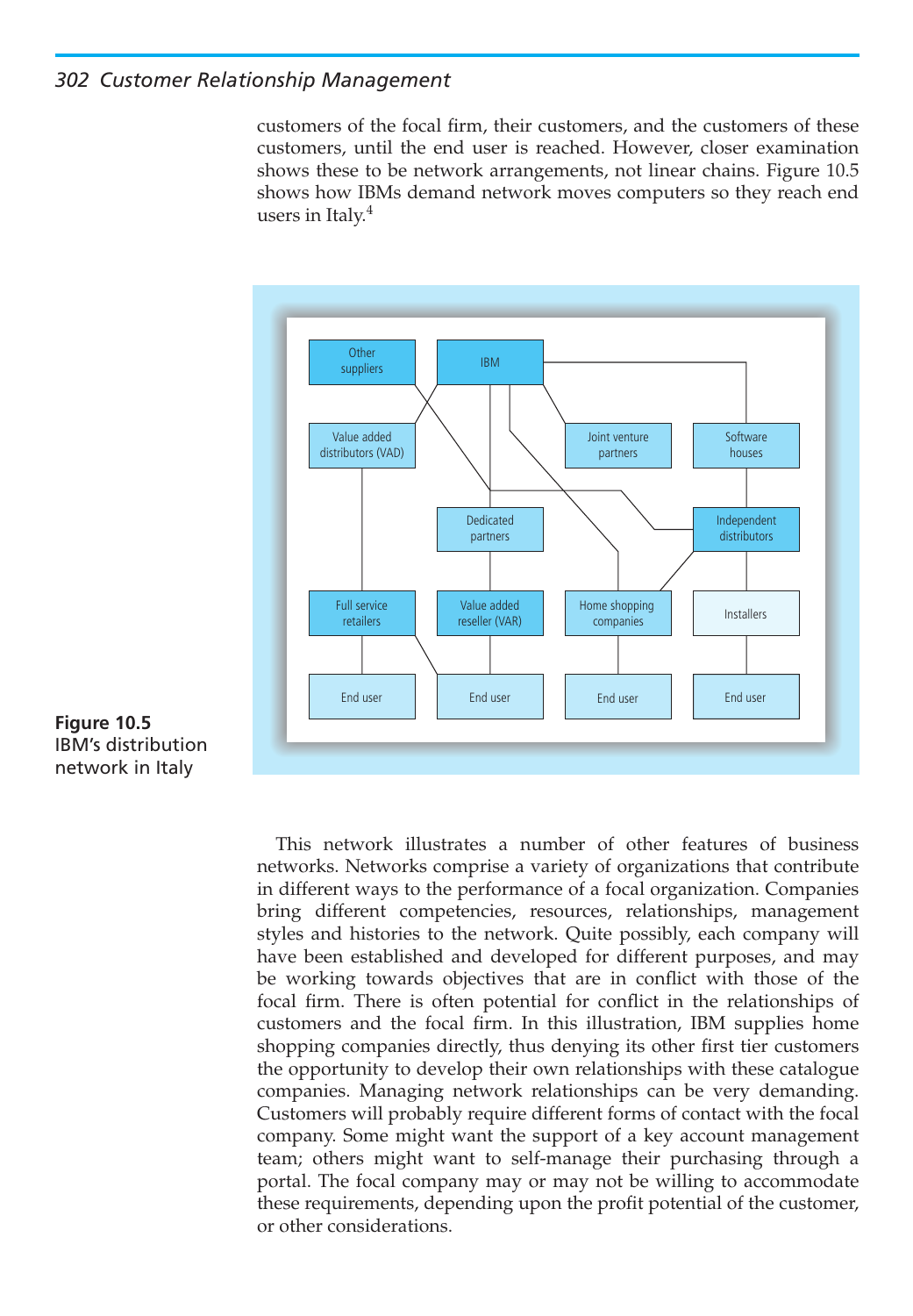### Principles of network management

In this section we set out a number of principles of network management.<sup>5</sup>

Networks are not controlled by single companies. There is no senior management team directing the operation of any network. All networks are complex, adaptive, self-regulating systems. Networks evolve as companies interact with each other over time, each member jostling for position, acting and reacting as they see fit.

 However, there are circumstances where single companies do have significant influence, though not absolute control, over business networks. It is also true that all companies, whether they are bit players or star performers, want to exert influence over important network relationships in order to enhance and protect their competitive positions.

The degree of interdependence between network members plays a big role in determining the extent to which any party can influence, or be influenced by, others. If company A is highly dependent on company B, company B has the power to manage the relationship as it sees fit. If company A is also dependent on B, in other words the parties are mutually dependent, the power balance is likely to tend towards equilibrium and the relationship is likely to be managed as a partnership. If neither party is dependent on the other, then there may be no relationship to manage. It is clear that network management can be as much about being manageable, as about managing.<sup>6</sup>

Thomas Ritter and his colleagues have developed the idea of 'network competence' to describe the proficiency of companies in the twin tasks of managing both networks and individual relationships within networks. A company that is high in network competence not only has the necessary knowledge, skills, and qualifications, but also uses them effectively to manage relationships at both the network level and the individual level.<sup>7</sup> This suggests an important distinction that can be made between management of networks and management in networks.

### Management of networks

 Single companies, particularly in highly concentrated industries, can exert significant influence over business networks. You have already read about the Toyota case, for example. There are other contexts where this influence is found. Grocery supply-networks are dominated by retail multiples such as Wal-Mart and Tesco. Franchise operations are run by franchisors that typically specify and control every detail of their franchisees' operations. In these situations senior managers of the focal firm might think of themselves as being the network hub or channel captain. Their strategic orientation is towards the performance of the entire network.

New business start-ups are typically faced with the challenge of designing their networks from scratch. They have no relationships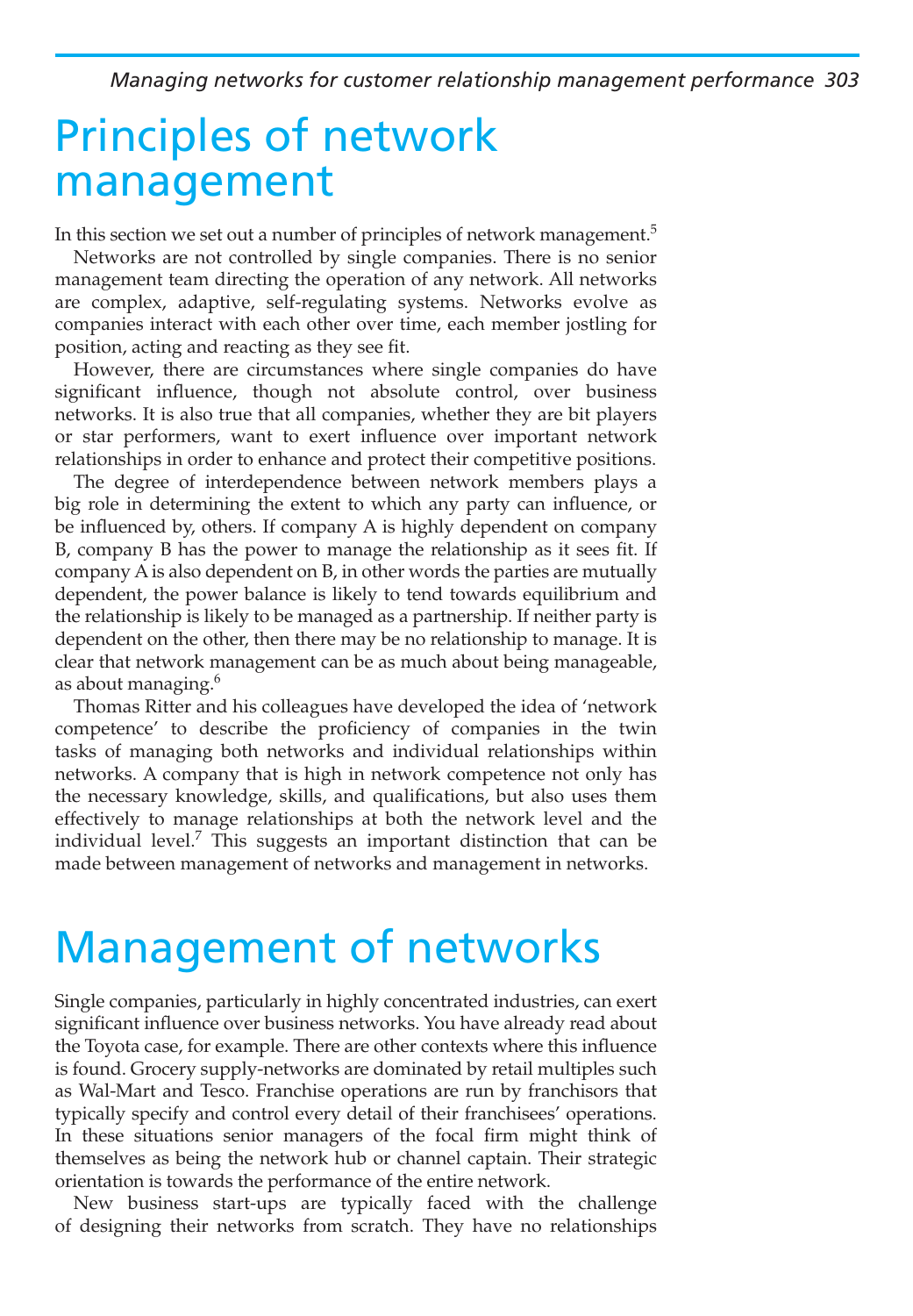*in situ*, so they have to create the relationships that will enable them to create and deliver the desired value proposition and customer experience, in effect facing the same challenges as those charged with responsibility for strategic CRM. These challenges fall into three major categories: identify network requirements, acquire network expertise and manage network performance.

- 1. **Identify network requirements**: companies need to identify the business activities that must be performed by network members to create and deliver value for and from their chosen customers. These activities may be performed by suppliers, distributors, franchisees, contractors or business partners, for example. Some of these will be critical to value creation and delivery, others will not.
- 2. Acquire network expertise: companies will need to evaluate their current network position to identify current network members and assess whether they have the resources and commitment to perform the activities required. If the present network is inadequate, companies will need to extend their network to find the resources to perform the activities that are required. Effectively, they will be leveraging existing or developing new actor bonds at the organizational or interpersonal level to improve network performance. The resource constellation of the network is the sum of resources that are invested in interfirm relationships across the network as a whole. In a complex network, there is almost certain to be both underemployed resources and resource shortages. Are there ways in which the resources of the network could be better deployed? For example, does the focal company need to run its own fleet of vehicles when a network member has spare capacity in logistics? Must the focal company set up a retail sales-force if another network member can perform the same function on a commission basis?

 New network members are critical for winning a higher share of customer wallet. Tesco, for example, has created partnerships with a number of organizations, including a travel agency, insurance company and car manufacturer, as shown in Case 10.2. It has developed a number of other joint ventures where it does not have the competencies itself to exploit opportunities.

#### Case 10.2

#### **Network partners at Tesco**

Tesco has actively sought to create partnering programmes with other organizations. Partners have included:

- Lunn Poly, one of the UKs multiple travel agencies, to offer a discounted travel service
- B&Q, a major home improvement chain to offer discounted 'do-it-yourself' and homeware products
- Royal Bank of Scotland to offer banking and other financial services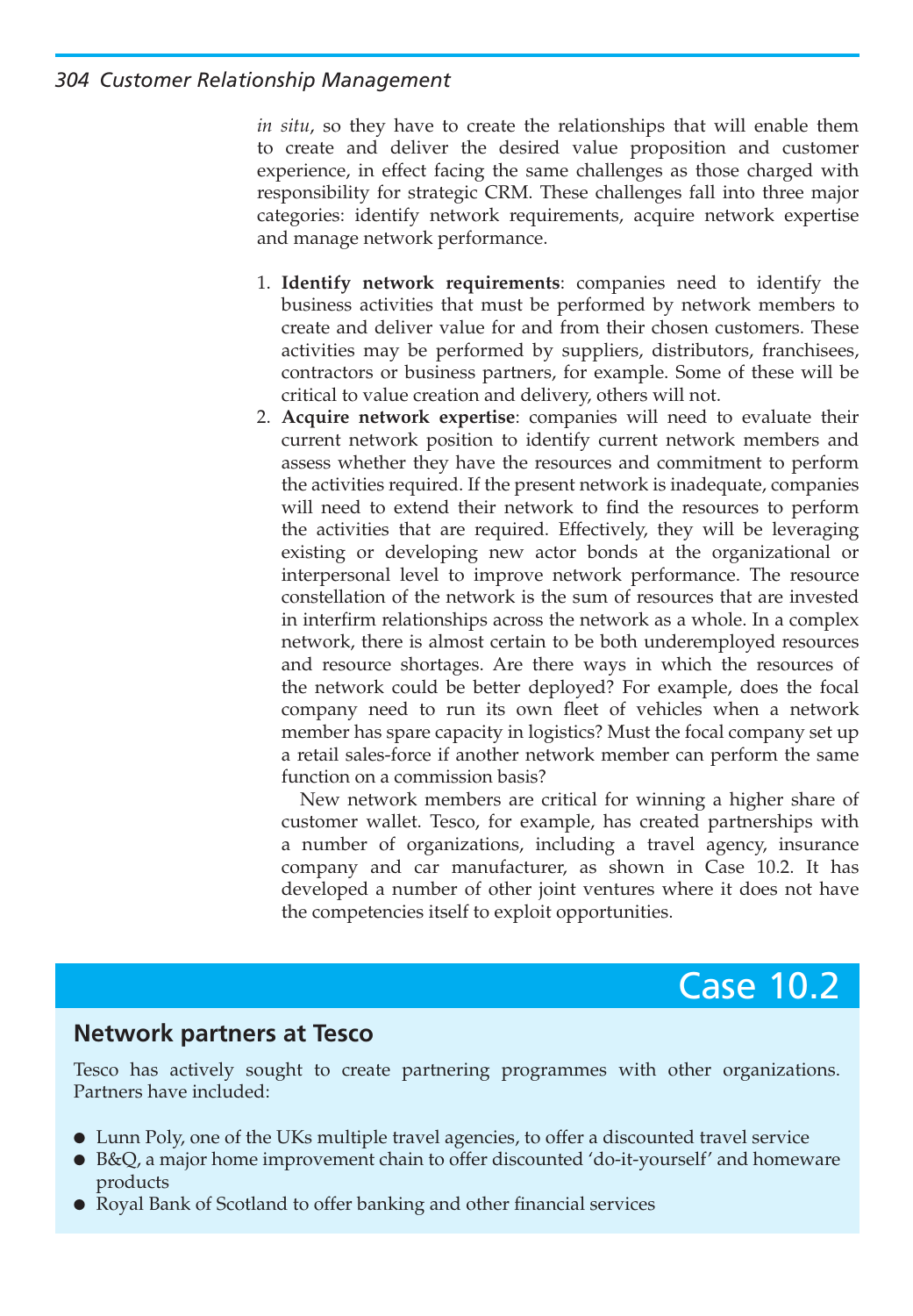- Direct Line to offer household insurance products
- General Motors to enable customers to buy cars at discounted prices.

The objective of all these programmes has been to win a greater share of customer spend.

- 3. **Manage network performance** : companies will need to brief network members so that they understand the focal company's customers and their role in creating value for them. This may mean writing specifications, implementing common CRM applications, setting and monitoring quality standards or designating people to take an oversight or coaching role. Companies will need to monitor how well the existing network is performing and look for ways to improve performance. Improvements can take two forms: more effective contributions or more efficient contributions from the network. Network members can contribute to CRM performance in a number of ways, including the following:
	- **Offering new customer insight**: they may be able to improve the focal company's understanding of its customers. In Australia when Commonwealth Bank and Woolworth's, the food retailer, created a joint venture to launch Ezi-Bank, the bank learned a lot more about their customers from access to Woolworth's transactional data.
	- **Creating value-adds** for the focal company or its customers as a result of better cost performance at meeting specifications, improved product quality or identifying new opportunities.

There is a clear danger in overspecifying network relationships. Marks & Spencer, for example, had very tight control over its supplier relationships. It established specifications and controlled design and quality rigorously. One effect was to stifle innovation. Suppliers did what they were told and failed to contribute to their full potential.

A number of different managerial roles have been identified in the management of business networks. 8

- The **network architect** designs a network for a given purpose. This might, for example, be the leader of a joint venture across international borders, involving several companies. Typically, network architects are senior management with strategic responsibility. For example, when companies decide that they want to implement a CRM system, a senior manager often acts as network architect, specifying the various network tasks that need performing as the CRM project takes shape. The architect (we called this person the CRM programme director in Chapter 3) may identify a number of roles for network partners: systems integrators, CRM software vendors, data analytics companies and so on, as outlined in Figure 10.6 .
- The **lead operator** introduces particular businesses or individuals into the network.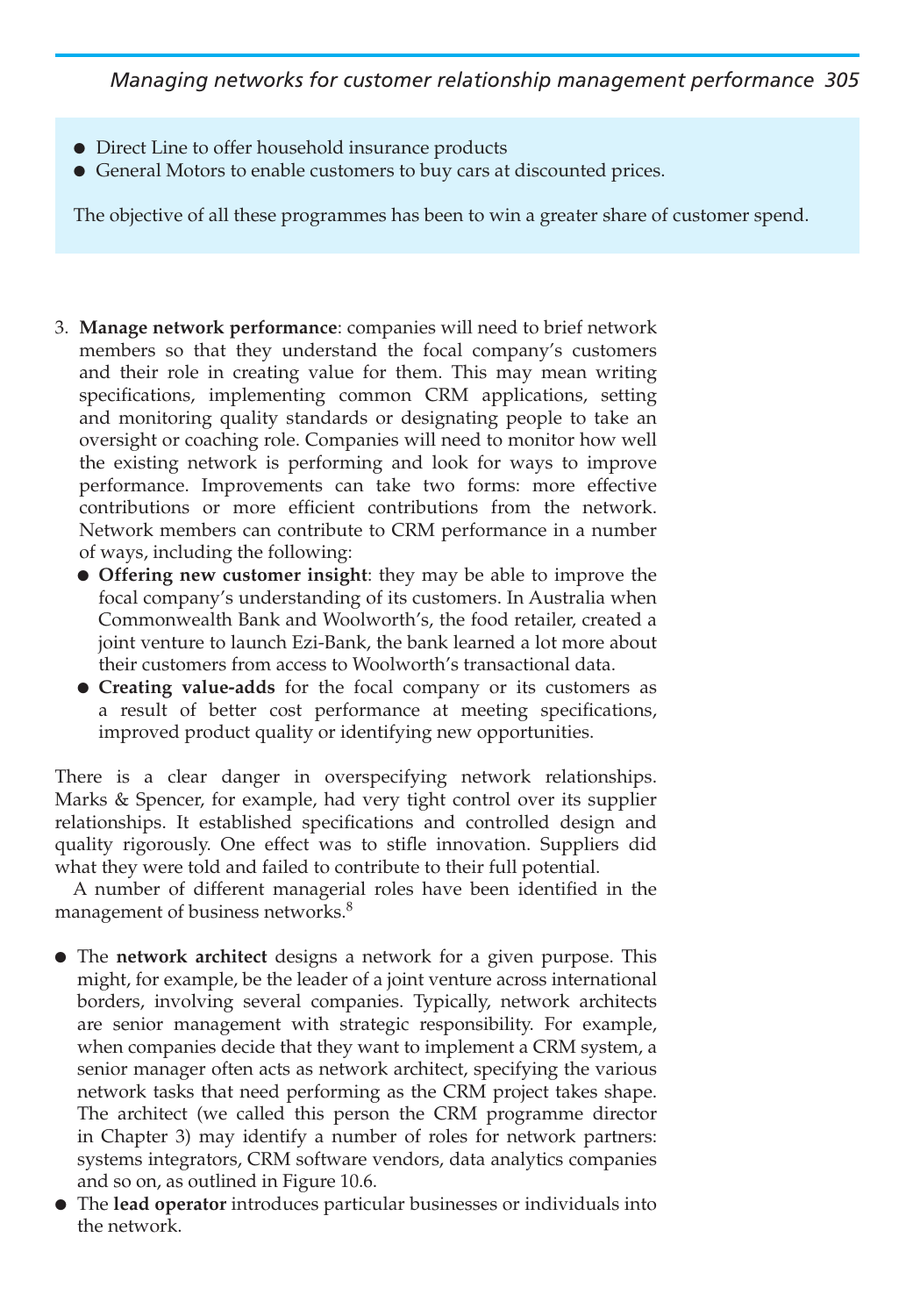

 **Figure 10.6 Technology** partners for CRM implementations

> ● The **caretaker** takes an overview of the performance of the network, perhaps suggesting ways in which the network resources could be better deployed.

### Management in networks

Not all network relationships are alike. The challenge of managing network relationships is all the more apparent when you consider how much variety exists. Network relationships vary in terms of their importance, intensity, closeness, strength, adaptation, commitment and power distribution. 9

Not all relationships are equally important. Some assume more importance because of their implications for value creation or value destruction. A relationship that is difficult and costly to manage may be important because it is a value destroyer. On the other hand a relationship with a strategically significant customer assumes importance because of the value it produces. Relationship intensity is expressed in the number, frequency and level of contacts between the companies. In a close relationship there would be sharing of information, joint problem solving and commitment of resources by both partners, and trust would evolve over time. Closeness does not necessarily imply a lack of conflict. Conflict and cooperation can coexist in strong relationships; they are not necessarily mutually exclusive. Stronger relationships are more able to withstand challenges to the social and structural bonds that tie them. The power distribution between network members, as you read above, can also have a significant impact on how network relationships are managed.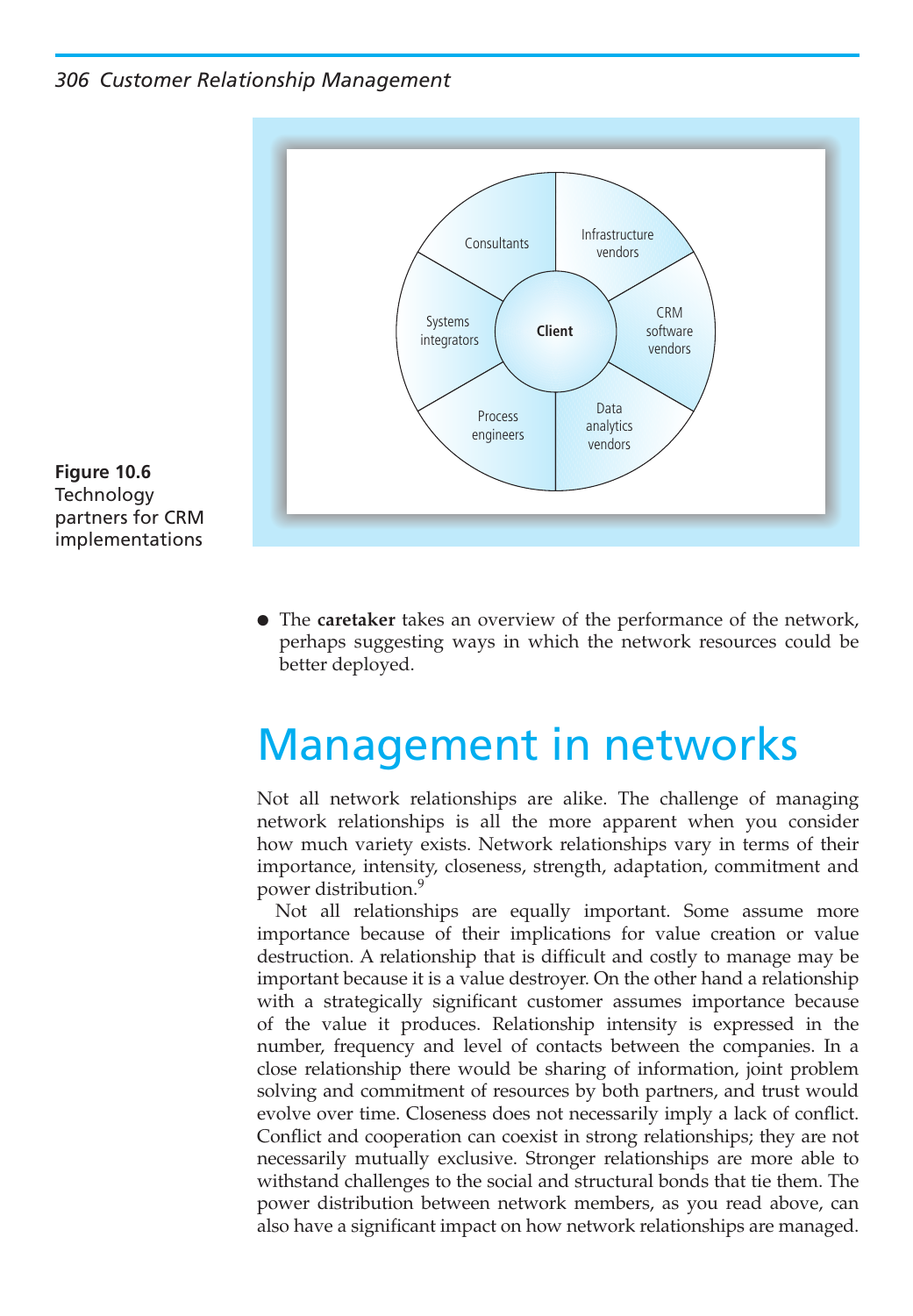Management in networks is both about managing individual relationships and managing clusters of relationships. For example, consumer goods manufacturers commonly cluster their customers into two groups: retail multiples and independents. Each is managed in very different ways. Retail multiples are treated as important individual customers and may have dedicated account managers, category specialists, merchandising teams and logistics specialists assigned to them, whereas independents are treated as a homogenous cluster and serviced through independent wholesalers.

### Research into network competence

Thomas Ritter and his colleagues have begun to research the influence of network competence on the performance of focal organizations. 10 Using data collected from 308 German mechanical and electrical engineering companies, they found that network competence has a strong positive influence on the focal firm's product and process innovation success. Another study examined the performance of 149 university spin-offs, formed to commercialize technologies originating from publicly funded research institutions. They found that several performance variables, including sales growth, sales per employee, profit, perceived customer relationship quality and long-term survival, are influenced by the spinoff's network competence. Research is in an early stage of development, but it promises to deliver results of use to managers.

#### **Summary**

In this chapter you have learned about the importance of business networks to CRM performance. Networks are an inescapable feature of the business landscape. They are complex, interactive systems that are always undergoing change. Every company occupies a network position which is really no more than the sum total of its network relationships and all the activity links, resource ties and actor bonds that these relationships contain. Network constituents can be remembered through the mnemonic SCOPE: suppliers, customers, owners, partners and employees. Two of these are particularly important to CRM. Network members supply the material inputs, services, funding, people, technology and knowledge that are used to create value propositions for the focal firm's customers, and network members play demand chain roles in communicating and distributing products and services to customers. No networks are subject to the absolute control of any single company, though all organizations strive to enhance their network position by exerting influence over other network members. Senior managers need to master two network management competences: managing of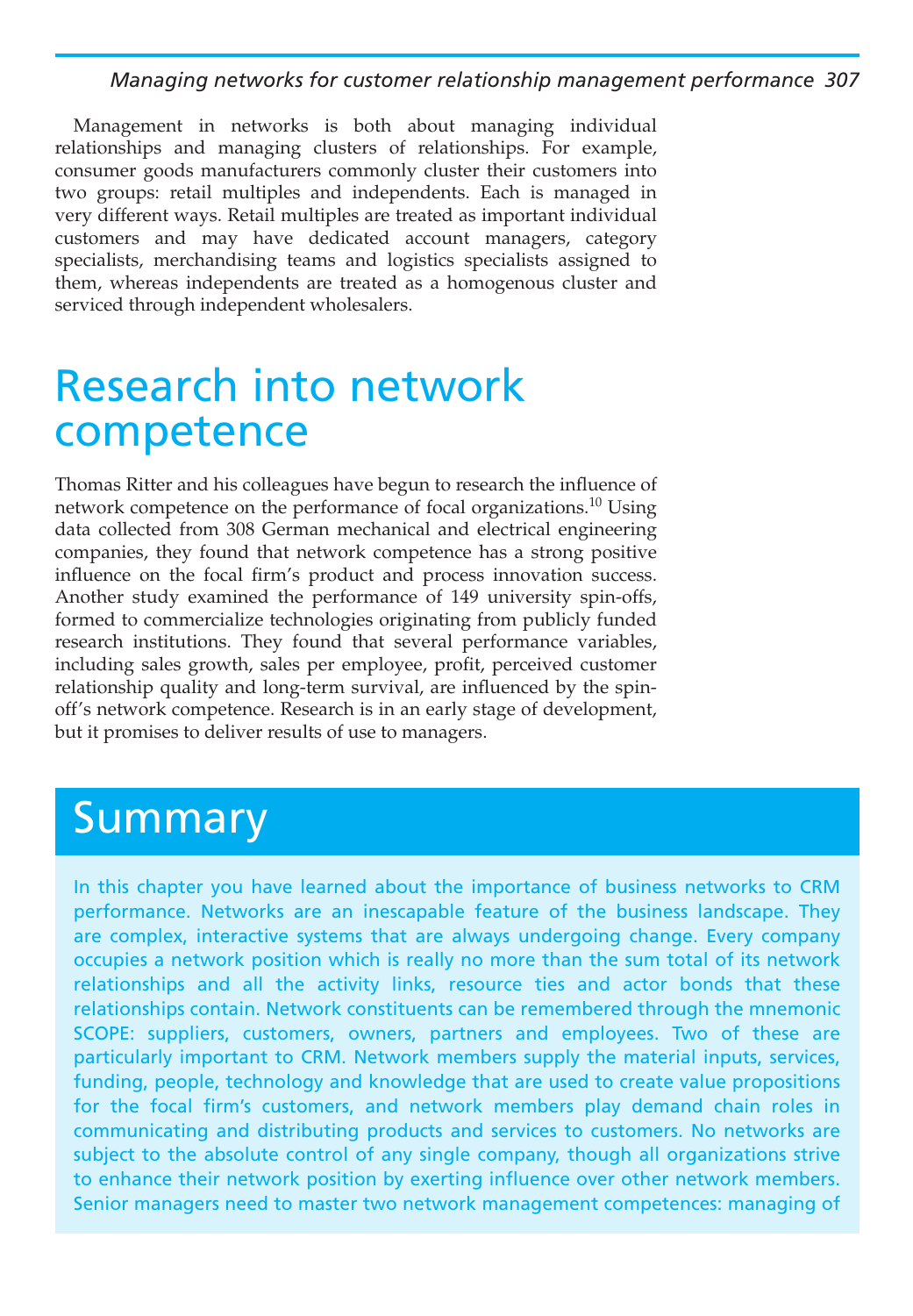networks, and managing in networks. Management of networks involves identifying the activities that need to be performed in order for companies to create and deliver value for and from customers, and to recognize, then coordinate and manage, the actors and resources that are best suited to perform those activities. Sometimes these will be internal to an organization; often they will be external. Management in networks involves managing both clusters of network members, such as segments of customers, and managing individual network members, such as advertising agencies or logistics partners.

### References

- 1. Håkansson, H. and Henders, B. (1992) International co-operative relationships in technological development. In: M. Forsgren, J. Johanson, et al. (eds.) *Managing networks in international business* . Philadelphia: Gordon and Breach, pp. 32-46.
- 2. Ritter, T. and Germunden, H.G. (2003) Network competence: its impact on innovation success and its antecedents . *Journal of Business Research*, Vol. 56, pp. 745–755.
- 3. Blenkhorn, D. and Noori, A.H. (1999) What it takes to supply Japanese OEMs. *Industrial Marketing Management*, Vol. 19(1), pp. 21–31.
- 4. Ford, D. (2001) *Understanding business markets and purchasing*. London: Thompson Learning.
- 5. This section is largely derived from the work of the IMP (Industrial Marketing and Purchasing) group of researchers. Some relevant IMP publications, which were used to put together this part of the chapter are: Ford, D., Berthon, P., Gadde, L-E., Håkansson, H., Naudé, P., Ritter, T. and Snehota, I. (2002) *The business marketing course: managing in complex networks*. Chichester: John Wiley; Ford, D., Gadde, L-E., Håkansson, H., Lundgren, A., Snehota, I., Turnbull, P. and Wilson, D. (1998) *Managing business relationships* . Chichester: John Wiley; Gemünden, H-G., Ritter, T. and Walter, A. (1997) *Relationships and networks in international markets* . Oxford: Pergamon; Håkansson, H. and Snehota, I. (1995) *Developing relationships in business networks* . London: International Thompson Press; Naudé, P. and Turnbull, P. (1998) *Network dynamics in international marketing* . Oxford: Pergamon. See also the IMP Group's website www.impgroup.org.
- 6. Ritter, T., Wilkinson, I.F. and Johnston, W.J. (2004) Managing in complex business networks. *Industrial Marketing Management*, Vol. 33, pp. 175-183.
- 7. Ritter, T. and Gemünden, H.G. (2003) Network competence: its impact on innovation success and its antecedents . *Journal of Business Research*, Vol. 56, pp. 745–755.
- 8. Snow, C.C., Miles, R.E. and Coleman, H.J. Jr. (1992) Managing 21st century network organizations. Organizational Dynamics, Winter, pp. 5–19.